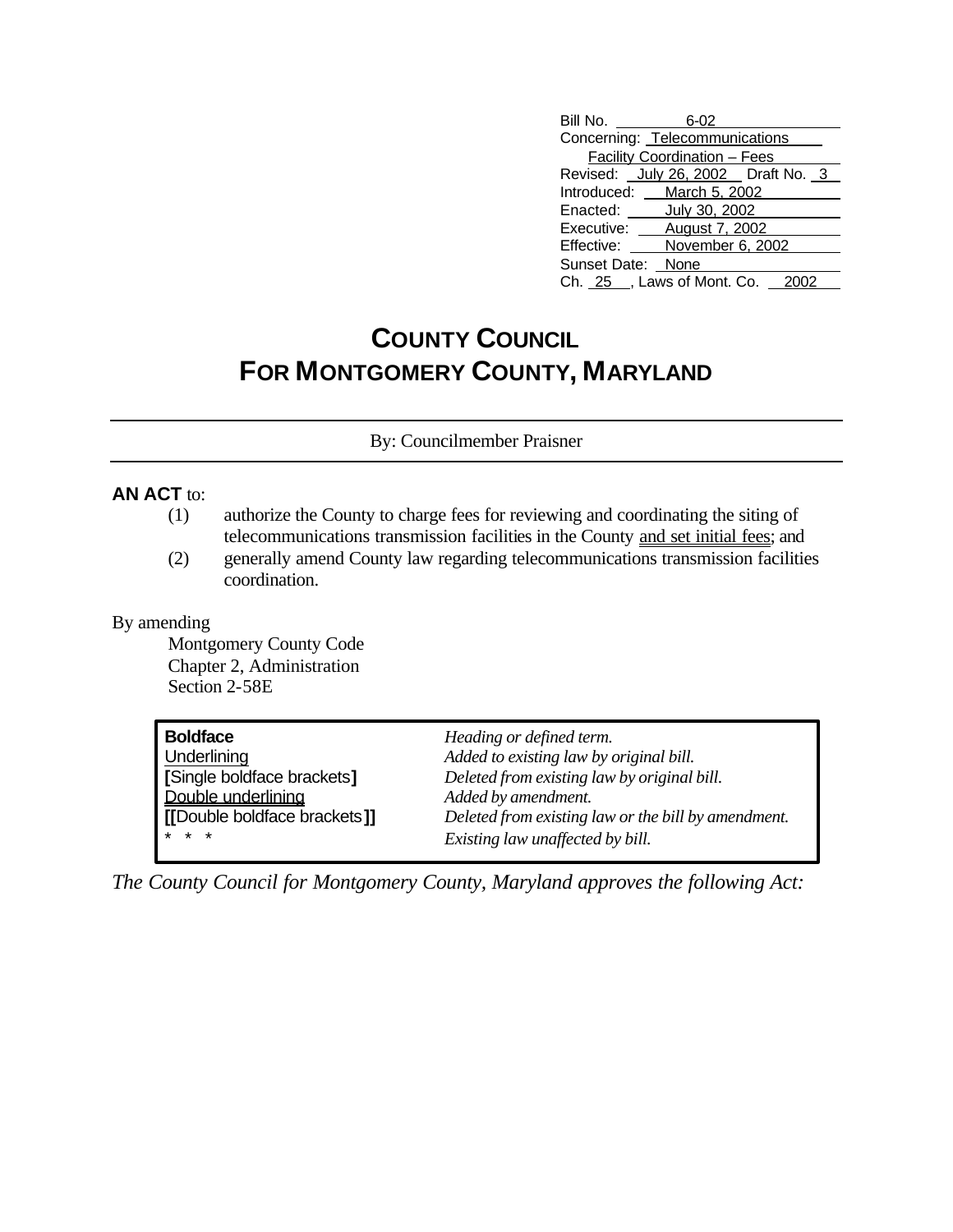| $\mathbf{1}$   |        | <b>Section 1.</b> Section 2-58E of the Code is amended as follows:          |  |  |  |
|----------------|--------|-----------------------------------------------------------------------------|--|--|--|
| $\overline{2}$ | 2-58E. | <b>Telecommunications facility coordination.</b>                            |  |  |  |
| 3              | (a)    | The Director of the Department of Information Systems and                   |  |  |  |
| $\overline{4}$ |        | Telecommunications, acting through a designee or by a contract with         |  |  |  |
| 5              |        | any private party, must set up a process to coordinate the location of      |  |  |  |
| 6              |        | public and private telecommunications transmission facilities in the        |  |  |  |
| 7              |        | County. The County Executive must adopt [a Regulation] regulations          |  |  |  |
| 8              |        | under method $(2)$ to implement this process, including time limits for     |  |  |  |
| 9              |        | any review of a siting decision by the Director's designee or contractor    |  |  |  |
| 10             |        | or the Telecommunications Transmission Facility Coordinating Group.         |  |  |  |
| 11             |        | The Executive may adopt regulations under method (3) to [[establish]]       |  |  |  |
| 12             |        | set fees for reviewing and coordinating the siting of each proposed         |  |  |  |
| 13             |        | telecommunications transmission facility that requires a building permit,   |  |  |  |
| 14             |        | special exception, or other County approval. The regulations may            |  |  |  |
| 15             |        | [[establish]] set different fees for certain categories of applicants to    |  |  |  |
| 16             |        | reflect different costs to the County to review and coordinate the siting   |  |  |  |
| 17             |        | of facilities by that type of applicant. The Executive must establish, and  |  |  |  |
| 18             |        | <u>may modify, fee categories by method (2) regulation.</u>                 |  |  |  |
| 19             | (b)    | As used in this Section:                                                    |  |  |  |
| 20             |        | (1)<br>telecommunications transmission facility means any antenna,          |  |  |  |
| 21             |        | tower, monopole, or other structure used primarily to receive or            |  |  |  |
| 22             |        | transmit wireless voice, data, or image information (or any                 |  |  |  |
| 23             |        | combination of them):                                                       |  |  |  |
| 24             |        | <i>land use agency</i> means the Planning Board, the County Board of<br>(2) |  |  |  |
| 25             |        | Appeals, the Department of Environmental Protection, and any                |  |  |  |
| 26             |        | other public agency or body with jurisdiction over the siting of            |  |  |  |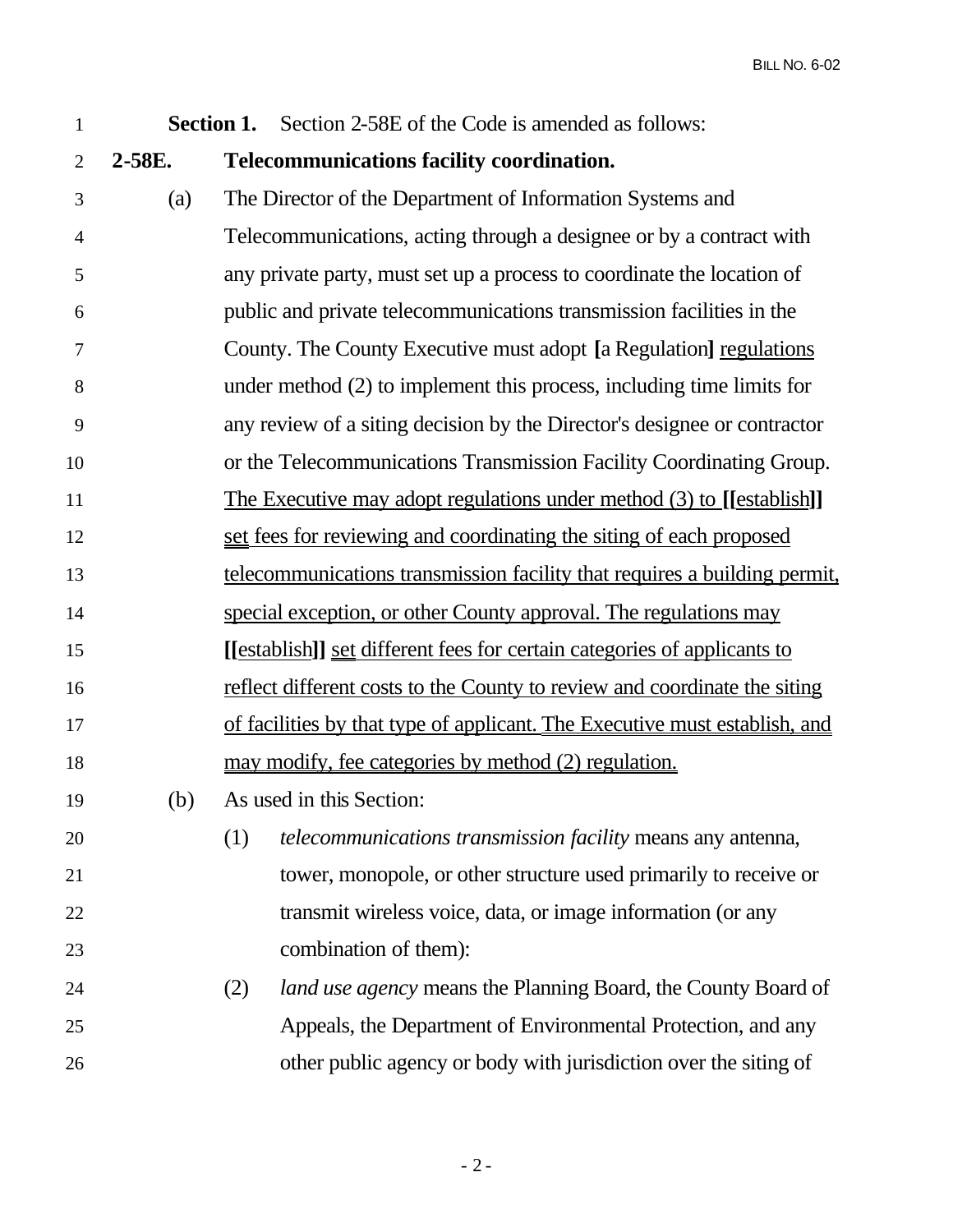BILL NO. 6-02

| 27 |     |     |     | any telecommunications transmission facility, including any          |
|----|-----|-----|-----|----------------------------------------------------------------------|
| 28 |     |     |     | municipal land use agency or body; and                               |
| 29 |     | (3) |     | <i>land-owning agency</i> means any government agency which owns     |
| 30 |     |     |     | or controls any land on which a telecommunications transmission      |
| 31 |     |     |     | facility is located or proposed to be located.                       |
| 32 | (c) |     |     | As part of the coordination process set up under subsection (a), the |
| 33 |     |     |     | Director's designee or contractor must:                              |
| 34 |     | (1) |     | maintain a database of all telecommunications transmission           |
| 35 |     |     |     | facilities located in the County, including any that the Director    |
| 36 |     |     |     | knows are proposed to be located in the County;                      |
| 37 |     | (2) |     | serve as a central source of information and a technical resource    |
| 38 |     |     |     | on the siting of telecommunications transmission facilities for      |
| 39 |     |     |     | land use agencies, land-owning agencies, private landowners,         |
| 40 |     |     |     | telecommunications carriers, and the public;                         |
| 41 |     | (3) |     | in order to promote the appropriate and efficient location and co-   |
| 42 |     |     |     | location of telecommunications transmission facilities and           |
| 43 |     |     |     | minimize any adverse impact on other land uses in the County         |
| 44 |     |     |     | and on telecommunications transmission facilities used by            |
| 45 |     |     |     | government agencies:                                                 |
| 46 |     |     | (A) | review the siting of each proposed telecommunic ations               |
| 47 |     |     |     | transmission facility;                                               |
| 48 |     |     | (B) | advise any land use agency or land-owning agency on the              |
| 49 |     |     |     | technical rationale at that location for any                         |
| 50 |     |     |     | telecommunications transmission facility and whether it              |
| 51 |     |     |     | qualifies under County land use laws as a public or private          |
| 52 |     |     |     | use; and                                                             |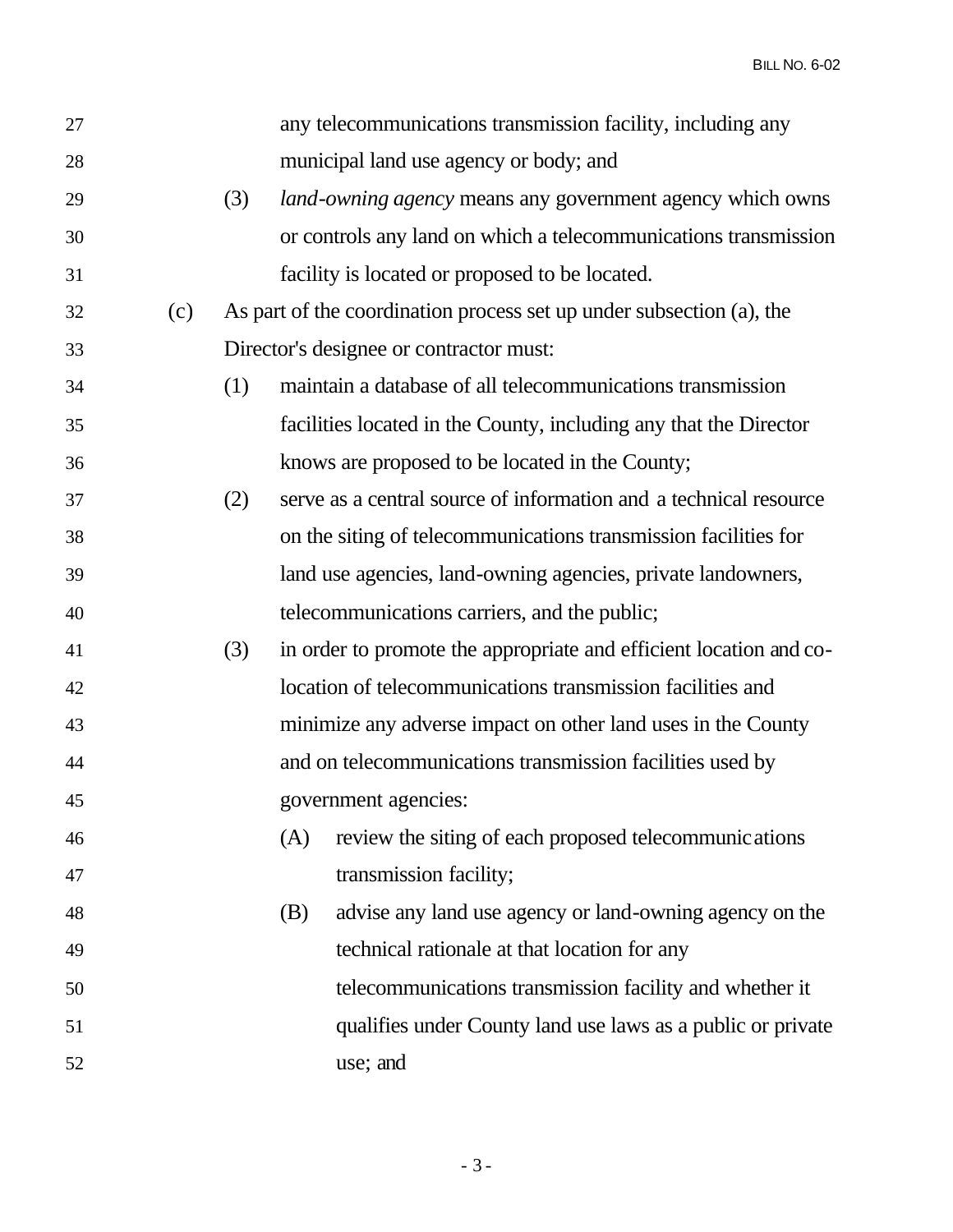| 53 |     |     | (C) | recommend to any land use agency a decision on any                 |
|----|-----|-----|-----|--------------------------------------------------------------------|
| 54 |     |     |     | pending siting issue, including any appropriate provisions         |
| 55 |     |     |     | governing removal of the facility after its useful life            |
| 56 |     |     |     | concludes and the posting of a bond to guarantee removal;          |
| 57 |     | (4) |     | assist public participation in the process of siting               |
| 58 |     |     |     | telecommunications transmission facilities; and                    |
| 59 |     | (5) |     | report annually to the County Executive and County Council on      |
| 60 |     |     |     | telecommunications transmission facility siting and policy issues. |
| 61 | (d) | (1) |     | The Director must convene a Telecommunications Transmission        |
| 62 |     |     |     | Facility Coordinating Group and select a chair from among its      |
| 63 |     |     |     | members. The Group consists of the Director's designee or          |
| 64 |     |     |     | contractor and a designee of:                                      |
| 65 |     |     | (A) | the Maryland-National Capital Park and Planning                    |
| 66 |     |     |     | Commission;                                                        |
| 67 |     |     | (B) | the Office of Management and Budget;                               |
| 68 |     |     | (C) | the cable television administrator in the Office of                |
| 69 |     |     |     | <b>Consumer Affairs;</b>                                           |
| 70 |     |     | (D) | the Department of Public Works and Transportation;                 |
| 71 |     |     | (E) | the Department of Environmental Protection; and                    |
| 72 |     |     | (F) | any other County, bi-county, or municipal department or            |
| 73 |     |     |     | agency which the Director invites to send a designee.              |
| 74 |     | (2) |     | The Group must:                                                    |
| 75 |     |     | (A) | review and comment, with due regard for the schedule in            |
| 76 |     |     |     | any pending action or proceeding, on any pending                   |
| 77 |     |     |     | telecommunications transmission facility policy or siting          |
| 78 |     |     |     | issue; and                                                         |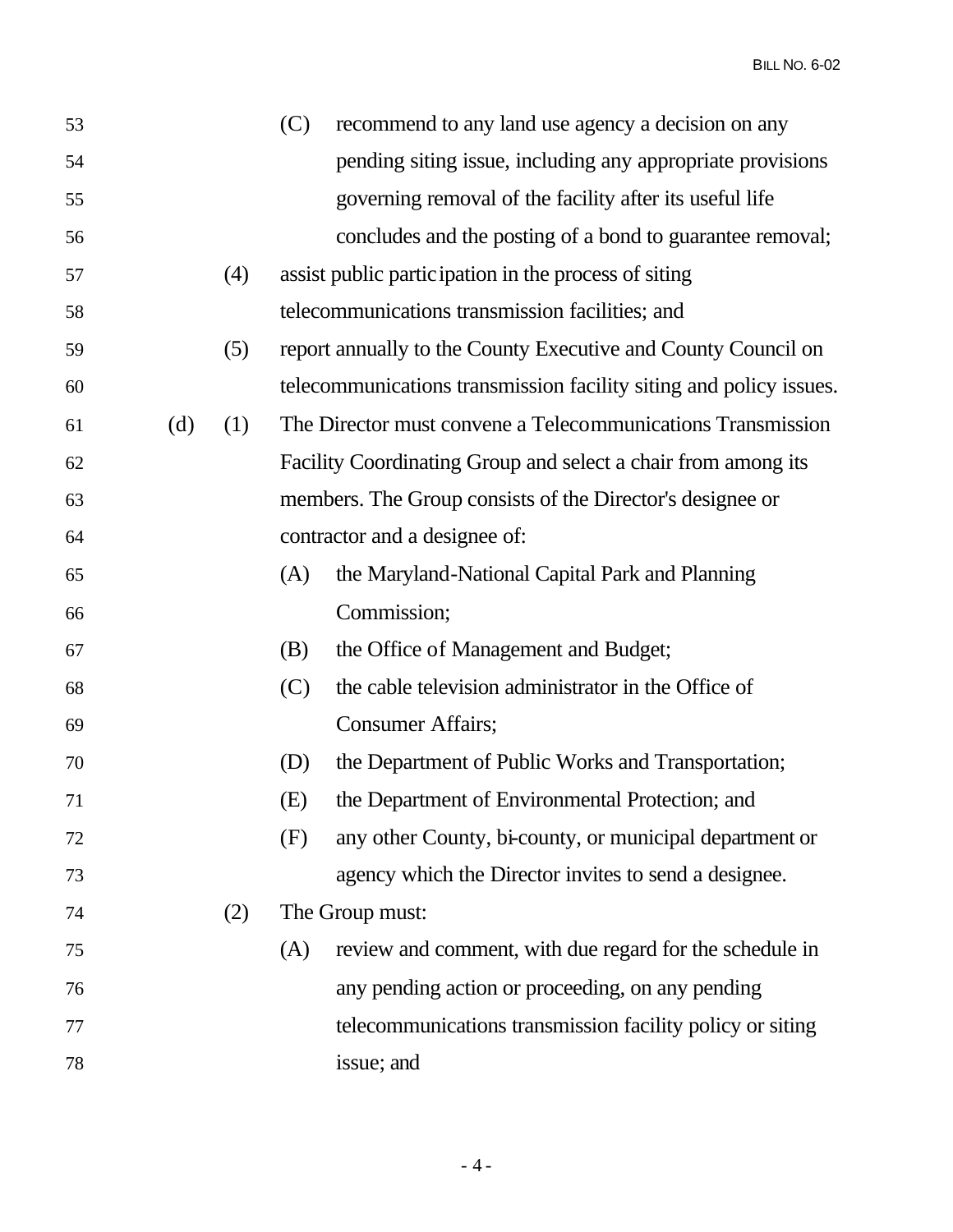| 79 | (B) | facilitate communications between the member agencies    |
|----|-----|----------------------------------------------------------|
| 80 |     | on transmission facility policy and siting issues. The   |
| 81 |     | Group's comments in any quasi-judicial proceeding must   |
| 82 |     | be placed on the proceeding record and made available to |
| 83 |     | all parties.                                             |

- (e) Each land-owning agency in County government, and any other land- owning agency which receives County funding, must submit to the Director a telecommunications transmission facility location plan. The plan must clearly indicate the location of every existing and the general location of any proposed telecommunications transmission facility on land owned or controlled by the department or agency. The department or agency must update the plan each year.
- (f) Every applicant for a building permit or special exception for a telecommunications transmission facility must submit to the Director a telecommunications transmission facility location plan if a plan from the applicant is not already on file. The plan must clearly indicate the location of every existing and the general location of any proposed telecommunications transmission facility owned or controlled by the applicant. The applicant must update the plan each year. The Director must not disclose any information in the plan which qualifies as confidential under the state public information law to any person except the Director's designee or contractor and the other members of the Telecommunications Transmission Facility Coordinating Group, and they must not disclose any such information to any other person.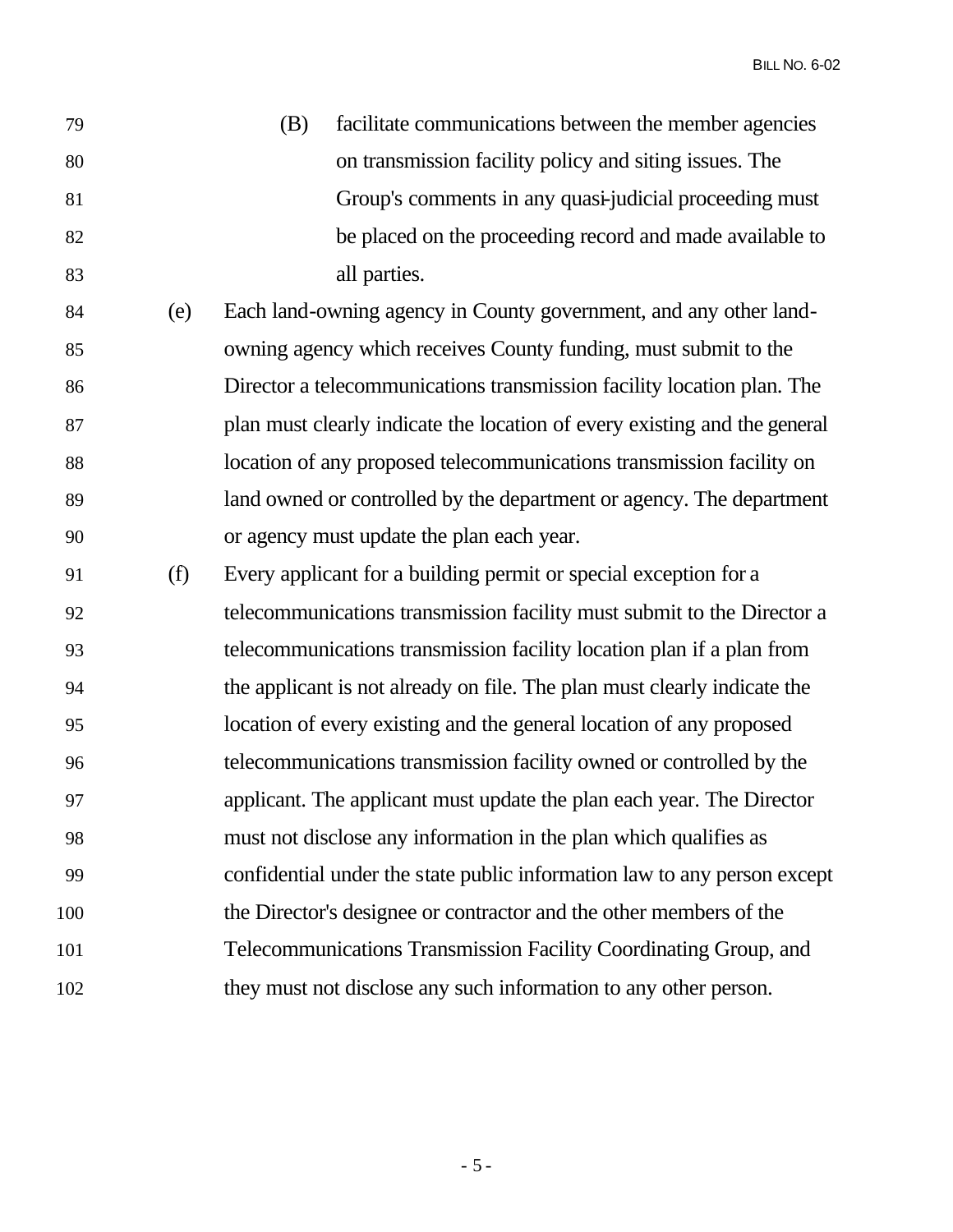| 103 | Sec. 2.                       | Initial [[fee]] fees.                                                               |  |  |  |
|-----|-------------------------------|-------------------------------------------------------------------------------------|--|--|--|
| 104 |                               | [[The initial fee authorized by]] Until modified or superseded by a regulation      |  |  |  |
| 105 |                               | issued under Section 2-58E(a) of the Code, as amended by this Act, [[is \$10,000.]] |  |  |  |
| 106 |                               | the initial fees and fee categories authorized by that Section are:                 |  |  |  |
| 107 | $\underline{\underline{(a)}}$ | <u>Annual fee. \$1,000 a year, for reviewing each applicant's annual plan</u>       |  |  |  |
| 108 |                               | and providing access to certain County Geographic Information Service               |  |  |  |
| 109 |                               | (GIS) data about existing telecommunications transmission facility sites.           |  |  |  |
| 110 | <u>(b)</u>                    | <u>Minor modification. \$500, for reviewing an application to take any of</u>       |  |  |  |
| 111 |                               | the following actions at a single site:                                             |  |  |  |
| 112 |                               | $\underline{\underline{u}}$<br>modify one or more existing antennas;                |  |  |  |
| 113 |                               | (2)<br>add an antenna that would not alter the dimensions of the support            |  |  |  |
| 114 |                               | structure; or                                                                       |  |  |  |
| 115 |                               | $\Omega$<br>modify or add equipment that would not expand the approved              |  |  |  |
| 116 |                               | ground space.                                                                       |  |  |  |
| 117 | $\Omega$                      | <i>Multiple modification.</i> \$1,500, for reviewing an application to modify,      |  |  |  |
| 118 |                               | <u>or replace with a similar item, an antenna or equipment at 2 or more</u>         |  |  |  |
| 119 |                               | existing sites in a manner that would not change the support structure or           |  |  |  |
| 120 |                               | the ground occupied by the telecommunications facility or require any               |  |  |  |
| 121 |                               | other County approval.                                                              |  |  |  |
| 122 |                               | Co-location on existing structure. \$1,800, for reviewing an application            |  |  |  |
| 123 |                               | to install additional antennas on an existing support structure in a zone           |  |  |  |
| 124 |                               | where the structure is a permitted use under Chapter 59.                            |  |  |  |
| 125 | $\underline{\omega}$          | <u>New support structure – permitted use. \$2,500, for reviewing an</u>             |  |  |  |
| 126 |                               | application to construct a new support structure where permitted by                 |  |  |  |
| 127 |                               | Chapter 59.                                                                         |  |  |  |